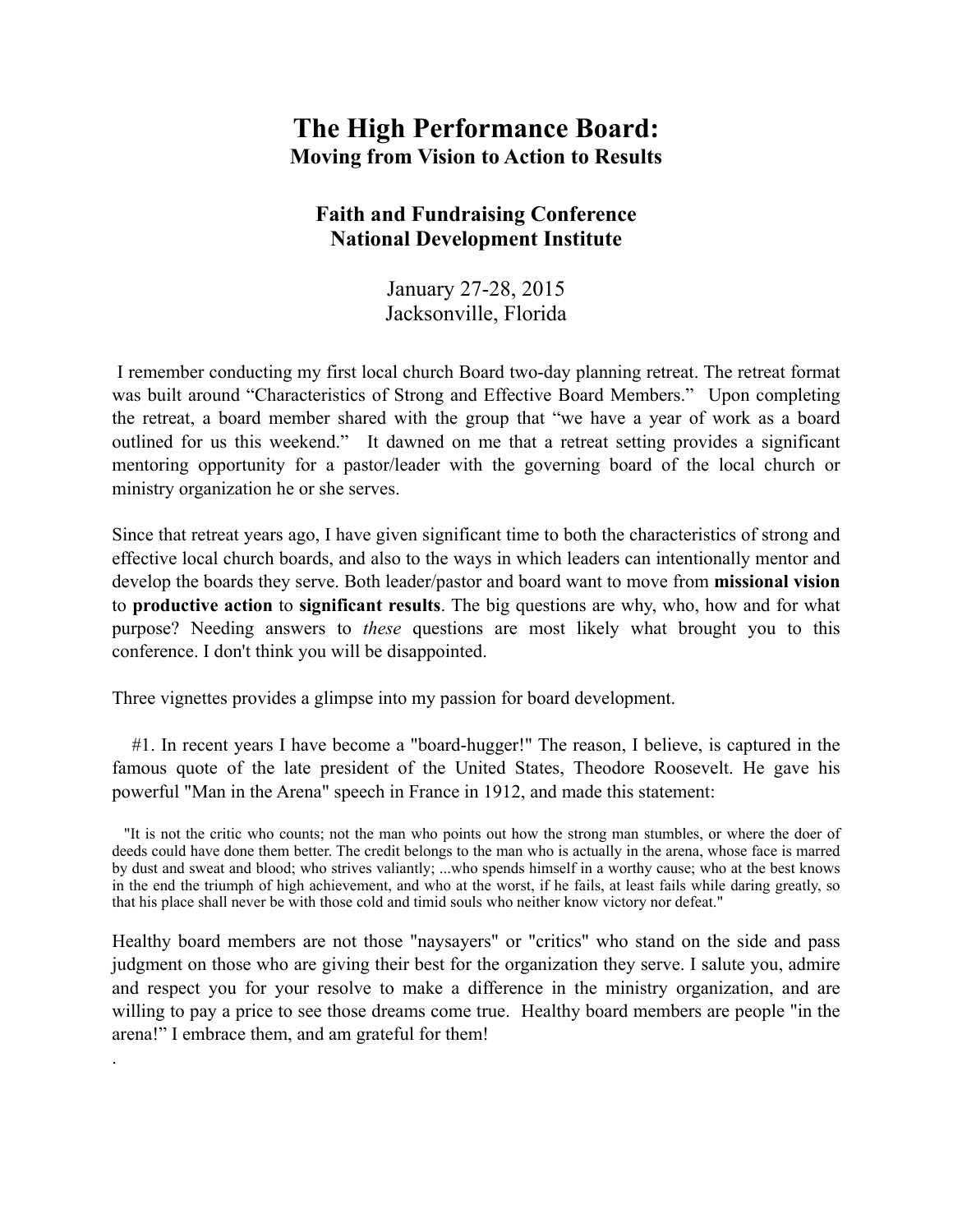#2. In my work with governing boards for over 30 plus years, I continue to observe two dynamics about many board members. On the one hand, I am impressed with the commitment of board members, their professional abilities, and their desire to make a contribution to the organization.

Interestingly, I also see another pattern. These passionate board members who wanted to contribute their professional perspective to many of the issues facing the boards on which they serve are amazingly frustrated. Frequently I hear from them one of two broad descriptions of their boards: 1) decisions had already been made by a few who only wanted the full board to "rubber-stamp" these "decisions" that had previously been made; or 2) upon arriving at the board meetings, the agendas have not been developed and time is wasted, from their perspectives, in tying to shape the agendas for board consideration.

#3. The third vignette has to do with money...or the lack of it. Most nonprofit organizations have noble missions, hard-working staff, and dedicated board members. Yet these very organizations do not have the financial resources to accomplish their mission and realize their vision. And, most of these organizations spend significant time reviewing the financials, but not so much time in strategic thinking and planning, for financial development, and major gifting for the ministry.

Enough of vignettes.

Before I continue, I encourage you to memorize a foundational working assumption regarding local church or ministry organizations leaders and boards.

## **STRONG BOARDS EMPOWER** *MISSIONAL* **AND** *VISIONARY* **LEADERS, STRONG LEADERS EMBRACE** *PASSIONATE* **AND** *ENGAGED* **BOARDS.**

We will return again in this session to this fundamental assumption. It is more than a slogan!

Let's begin to work through the some of the implications of this principle for strong and effective ministry organization boards.

Twelve "characteristics" of strong and effective boards are given below, with an accompanying "best practice" for each characteristic. This section is developed more fully in the book, *Best Practices for Effective Boards*, published by Beacon Hill Press of Kansas City, and available on Amazon for downloading. Strong and effective boards function in the embrace and affirmation that **both** strong pastor/leaders *and* strong boards are vital and required for local congregations and ministry organizations to fulfill their God-given mission and vision in the communities where He has placed them.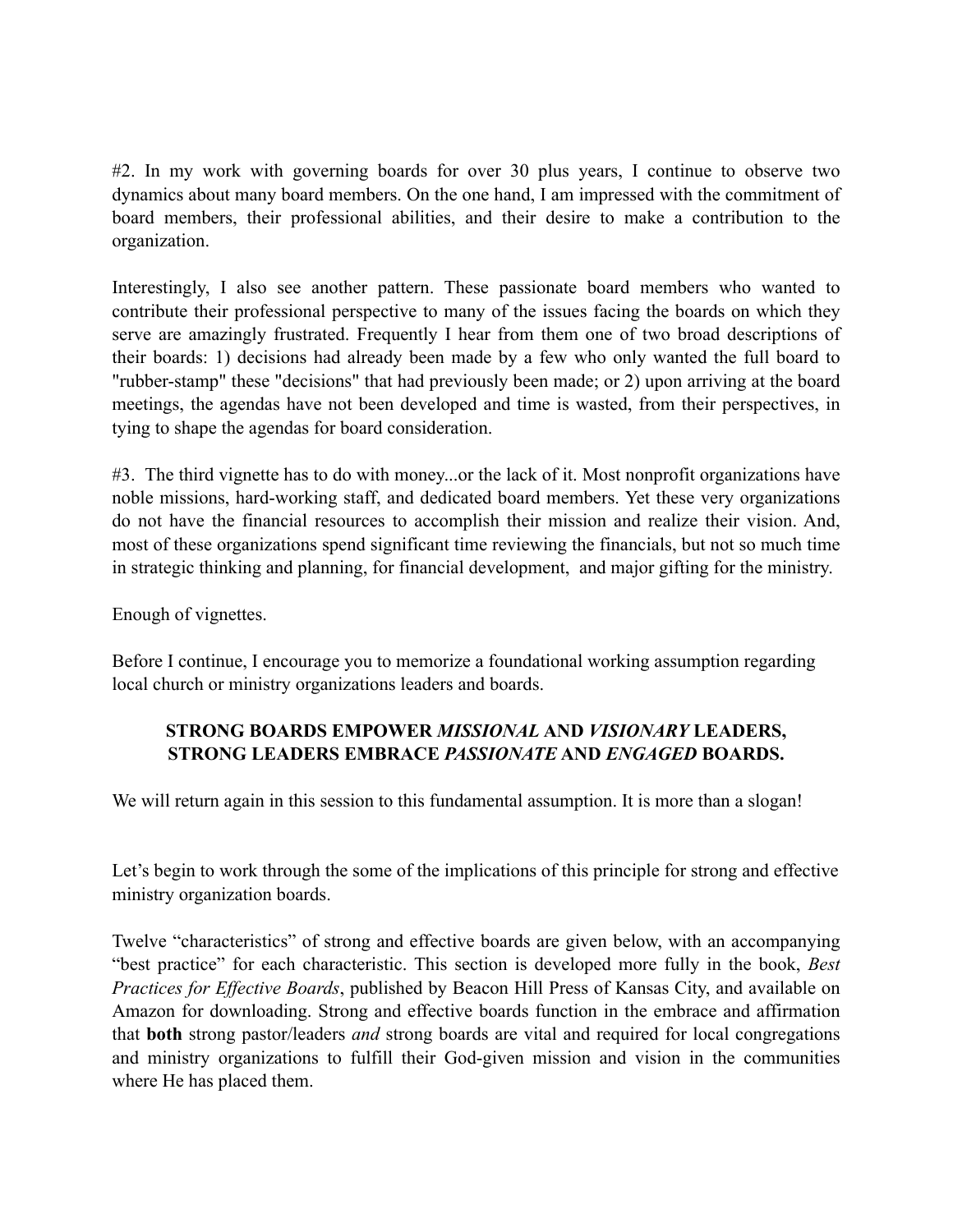#### **CHARACTERISTICS OF STRONG AND EFFECTIVE BOARDS**

 #1. Board members understand the role, purpose, and function of the board. They focus on *policy formulation* and *mission strategy*, not *daily operations* and policy *implementation*.

 #2. Board members know, communicate, and make decisions in light of the church's mission, vision, and values. *Mission, Vision, and Values Drive them.*

 #3. Board members ask the right questions. They t*hink Questions.*

 #4. Board members understand and embrace a board policy manual that contains the boardapproved policies for effective and efficient legal, financial, and policy governance of the local church.

They "*Write It Down" in a Policy Manual or Organization Handbook*

 #5. Board members communicate with each other and address conflict situations as Christians. They w*atch their words.*

 #6. Board members relate to their leaders and constituency with one voice. They believe that "*Character Counts, Really Counts!" (And they keep confidential conversations, confidential!)* 

 #7. Board members intentionally engage in mutual accountability, including systematic board development and evaluation.

> For them, Board *Integrity* Matters! Sunshine "disinfects." *Transparency transforms* an organization.

 #8. Board members take time to process decisions, with no last minute motions. They take the time necessary for good decision making, with *No Intentional Surprises!*

 #9. Board members embrace change and resolve to work together through transitions respectively, patiently, and kindly.

Their mindset is "*Yes To Missional Change!"*

#10. Board members participate in assessing the effectiveness of prior decisions. They are not afraid to *Review/Revise/Redirect/Renew.*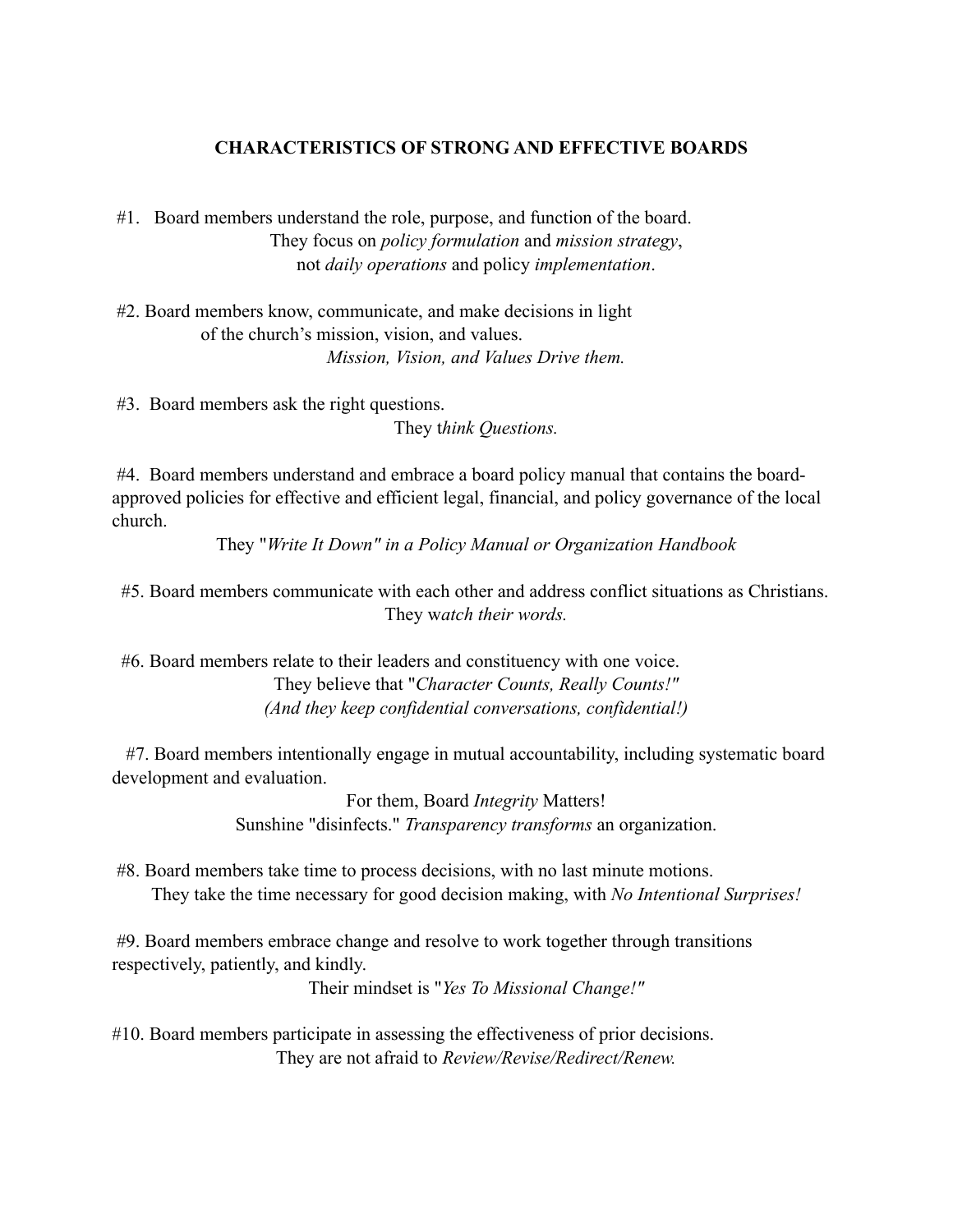#11. Characteristic #11. Board members are outstanding examples of providing financial oversight and giving regularly to the church, college, or organization they serve. They serve as *Role Models of Oversight, Generosity, and Stewardship* 

#12. Board members develop new leaders for increased responsibilities and commitment throughout the church, college, or organization

Their are committed to "*Pass It On" to a new generation of leaders!*

How would you modify this list with additions or deletions to make these "characteristics" a mentoring outline to guide your pastor/leader as she/he nurtures and strengthens the board? List below the top three "characteristics" or "best practices" on which you desire the board to focus during the next six to eighteen months.

1.

- 2.
- 3.

Let's spend some time reviewing some of the basics regarding the governing board on which you serve.

In a video recently produced on "Building Better Boards," I define a governing board as… " **"…an elected body that oversees the ministry and mission of a local church or ministry organization between annual membership meetings." A governing board of a local church or a ministry organization "is guided by the Church** *Manual* **and/or ministry organization Bylaws and Articles of Incorporation," and must insure that the legal documents and policy documents are up to date.** 

The big question regarding governing boards is this: "What *should* a nonprofit governing board **be** and **do** to function as a strong and effective board who "governs diligently, effectively, and missionally?"

It is a privilege and responsibility to be elected to not-for-profit governing board. Serving on this board is a ministry and a *sacred trust.* You make decisions as a board *on behalf of others.* One author states that *"board holds the future and mission in trust."* A powerful statement. A profound responsibility.

The board's duty requires it to **ensure** that spiritual, human and material resources of the ministry organization or local church are used *for the benefit of its mission. It's all about the mission!* 

Organizations, including local churches, evolve and change. So must their governing boards.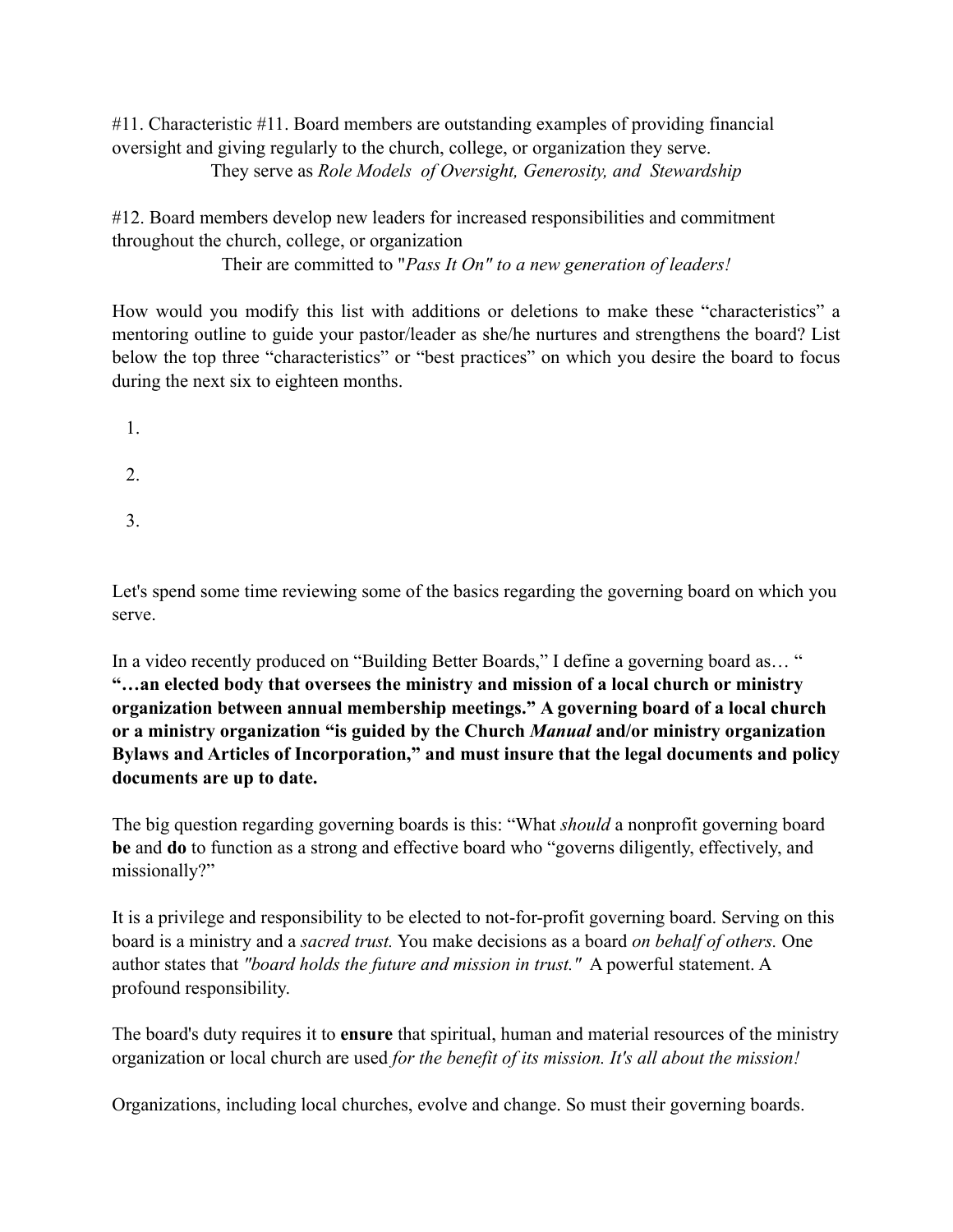Change is inevitable – change in *demographics, expectations, economics, technology, government, and education* –just to name a few. Problems arise in the **transitions**. How *do* we adjust to the facts, context and trends we face in the changing community, country or region in which we work and serve?

Understanding transitions is important for boards. How we manage the transitions can *facilitate* or *derail* the increased influence and impact, and financial development we envision for the organization or church we serve.

Growing nonprofit organizations, including local churches, need strong and effective governing boards in order to identify *new* initiatives and *clarify* the vision needed for increased influence and impact, and for expanded numerical and financial growth. Otherwise, decline will be the result. Remember:

## **STRONG BOARDS EMPOWER** *MISSIONAL* **AND** *VISIONARY* **PASTORS, and STRONG LEADERS EMBRACE** *PASSIONATE* **AND** *ENGAGED* **BOARDS.**

Let's burrow down to discuss several of the above mentioned characteristics of strong and effective boards.

#### **Characteristic #1. Board members understand the role, purpose, and function of the board.**

## *They focus on policy formulation and mission strategy, not daily operations and implementation.*

## *Think of it this way: Heads In, Fingers Out!*

To lead and be effective as a governing board means to function *appropriately* in the three modes of board governance:

1.The FIDUCIARY mode. In this mode of thinking, the board seeks to:

 ensure the legal and financial integrity of the ministry organization or church; serve as a faithful steward of the tangible assets (property/buildings/etc; approve and deploy resources missionally and wisely; guard the long term health and mission accomplishment of the organization.

2. The STRATEGIC mode. In this mode of thinking, the board is:

a planning partner with the leader;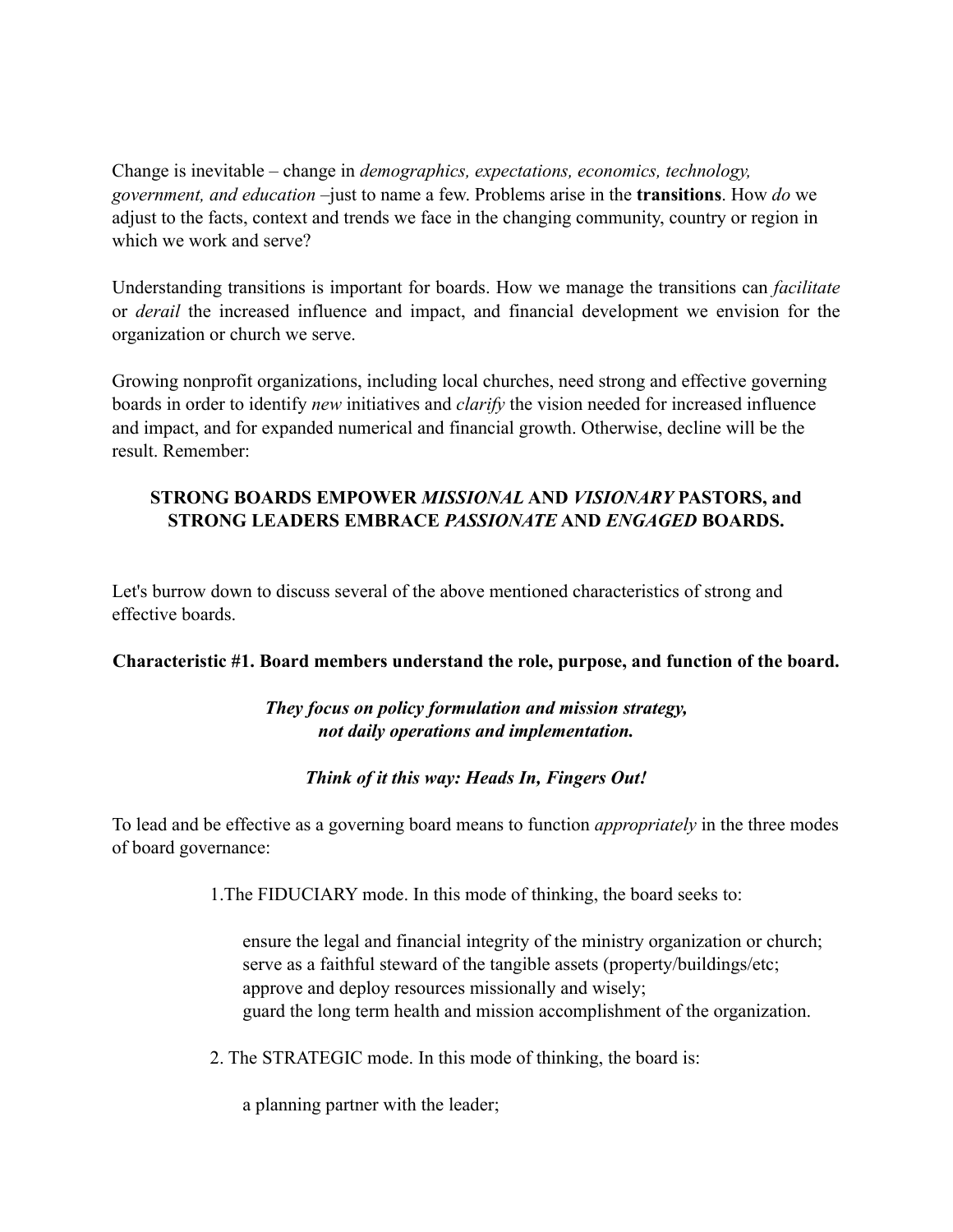proactive in strategic planning for mission and vision fulfillment; intentional in fund-raising and financial development planning; aggressive in reviewing the strategic planning *documents* in light of the mission of the organization;

- persistent in *assessing* the context within which the ministry organization or local church is placed to insure that the strategic plan is current and relevant.
- 3. The REPRESENTATIVE mode. In this mode of thinking,

 comments are rooted in the values of the organization; questions are framed to taking into account the heritage of the organization; concerns are expressed in terms of the consistency with Manual or Handbook policies of the organization;

 policies are developed, and priorities are established consistent with the organization's mission, vision, and values.

The board has fiduciary, strategic and representative governance and coordinating responsibilities for the organization in at least the areas of:

- 1. Mission and vision clarity
- 2. Strategic thinking and planning
- 3. Financial health, oversight and budget approval
- 4. Major gifts and capital development
- 5. Mission implementation, strategy and review
- 6. Curriculum consistency (if needed)
- 7. Denominational or organizational connectivity
- 8. Property oversight, expansion, and legal standing

Healthy board members have their **heads fully engaged**, with mind, eyes, ears, and the words spoken actively pursuing the fiduciary, strategic and representative responsibilities within the board meetings. However, strong and effective board members do **not** get involved in the day to day operations of the organization. Effective boards empower their leaders to administrator the organizations. The Board's responsibility is to insure that the the policies and strategies approved by the board are implemented. "Heads in, Fingers out."

#### **Characteristic #3. Board members ask the right questions.**

## *They* **"***Think Questions"*

Think of it this way: **ASK STRATEGIC QUESTIONS**

What **is** the most *critical issue or major concern* facing the board?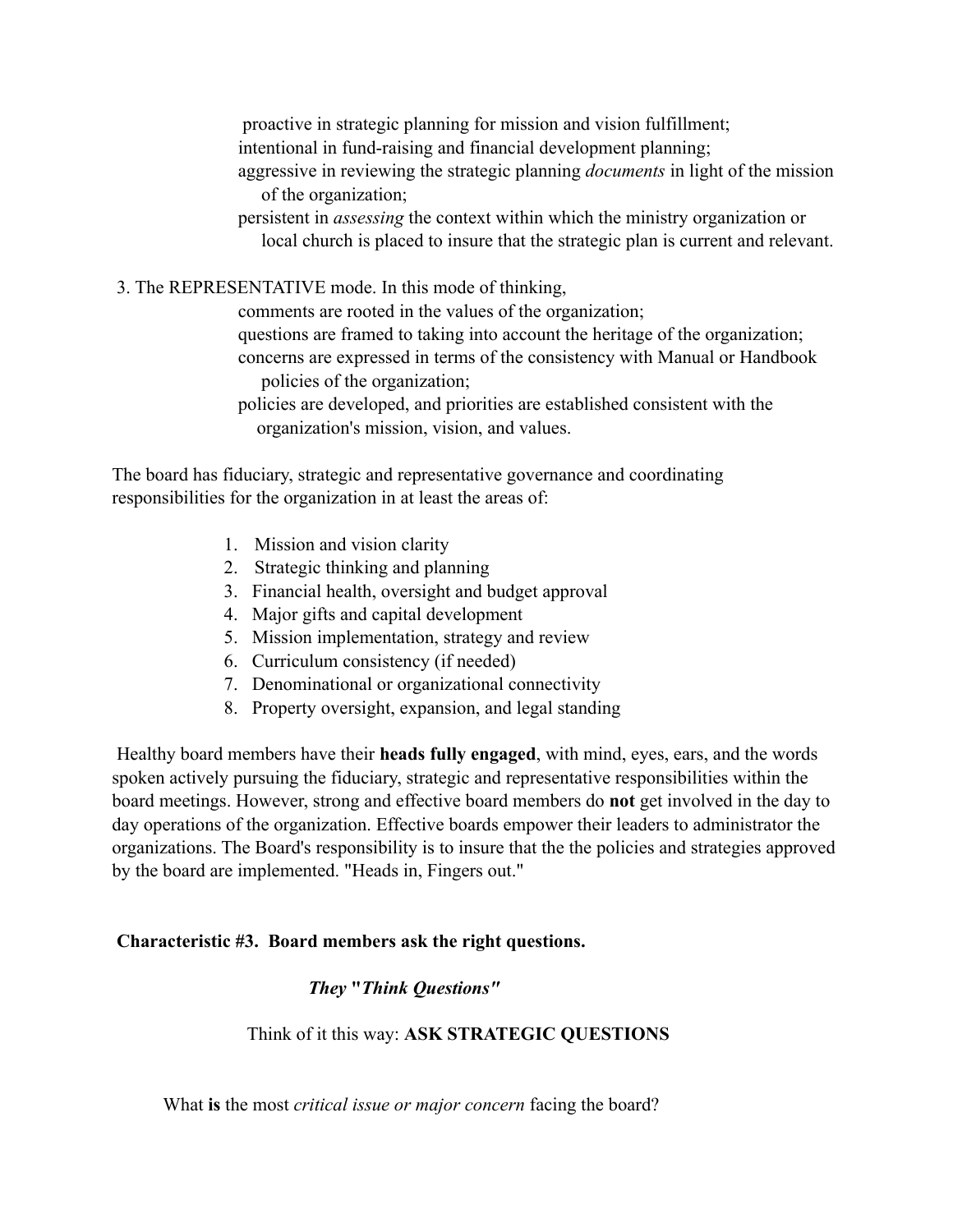What legal documents need to reviewed *at least* annually, and made available maintained in a safe place, with copies made readability available to the board members?

What three *big ideas* should the Board focus on for the next three years?

These and other "big questions" can only be asked and thoughtfully discussed if the board agenda has been intentionally developed. Cultivate the discipline to "think questions." Not just any questions. Strong and effective boards ask the *right* questions.

Problem-framing questions probe the big issues and help define the real problems:

Who are we? (What is our mission, vision, values?)

Where are we? (Not a location on a map, but in the 'lifespan'' of the organization)

Where are we going (if we continue to do as we have done?)

Where could we go (with a Spirit-inspired vision and a unified board?)

Why are we going "there?" (What is our motivation for growth?)

How long will it take to get there? (Spiritual, human, financial resources needed?)

How will we know when we get there?

 What one thing, if we do not attend to this issue soon, *could create serious problems for us in the near future?* 

 In light of the "Lifespan and stages of a faith community" graph below, *what has changed* significantly in the community surrounding the local church or community you serve to which the board must adjust, and recommend or make appropriate transitions?

 \* \* **\***

Which of these questions is most needed to be asked by your board? Why?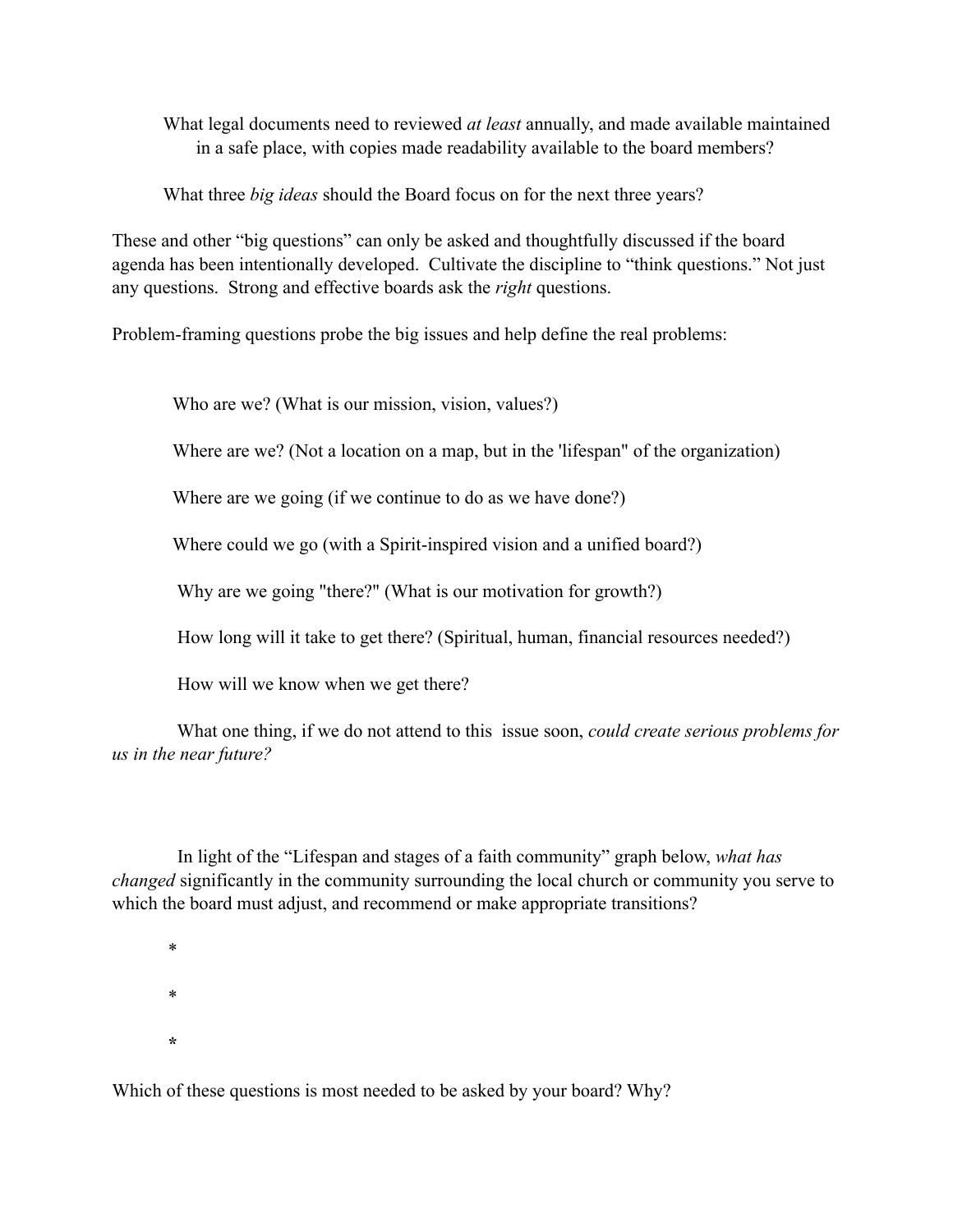

# Lifespan and stages of a faith community.

## **The Board Agenda!**

The above "big questions" can only be asked and thoughtfully discussed if the board agenda has been intentionally developed. Protect the agenda! Significant reports are important. So are the blocks of time needed to discuss the big questions facing the church.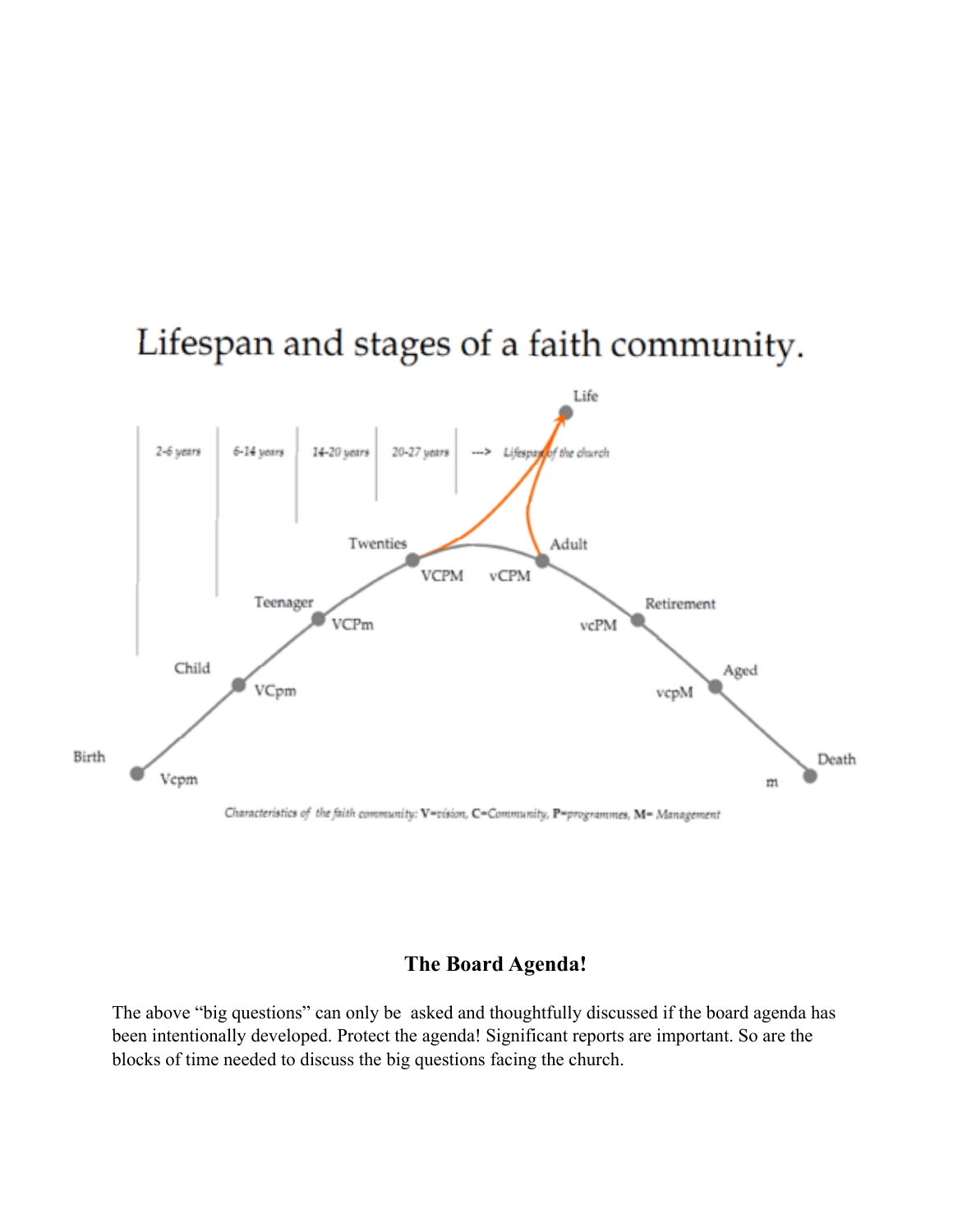A major component of the board meetings should be designated for "Items for Discussion," and these agenda items can be most clearly addressed if they are placed on the agenda in terms of a well thought-through question(s) to be discussed. "Items for Decision" follow the discussion of big issues, usually in a subsequent board meeting. For sure, there are "items for information." But don't let these items crowd out the significant time needed to pursue strategic questions!

 **Characteristic #5. Board members communicate with each others and address conflict situations as Christians.** 

#### **They** *Watch Their Words*

#### **Think of it this way: Collisions occur over vision, values, traditions, plans and ...!**

It is inevitable that good, godly and well-intended board members differ and sometimes collide over vision, values, traditions, plans and programs. Embrace the following *convictions* as a board by which you will at times both *lead* and *follow*.

Determine to work through conflict is a way that is fundamentally and qualitatively different from the way dysfunctional boards settle their differences! In conflict situations:

- 1. Speak Gracefully. Watch the words you speak.
- 2. Live Gratefully. Don't complain, be grateful.
- 3. Listen Intently. Seek first to understand.
- 4. Forgive Freely. Be proactive in extending forgiveness.
- 5. Plan Decisively. Combine clear vision and deep humility with intense resolve.
- 6. Care deeply. Value people, not power.
- 7. Pray Earnestly. Pray for change in yourself even as you pray for change in others.

On which of the above seven convictions is your board the **strongest**?

Which *two* do you feel the board as a whole should focus some quality time in addressing? What *difference* will this change in board behavior make?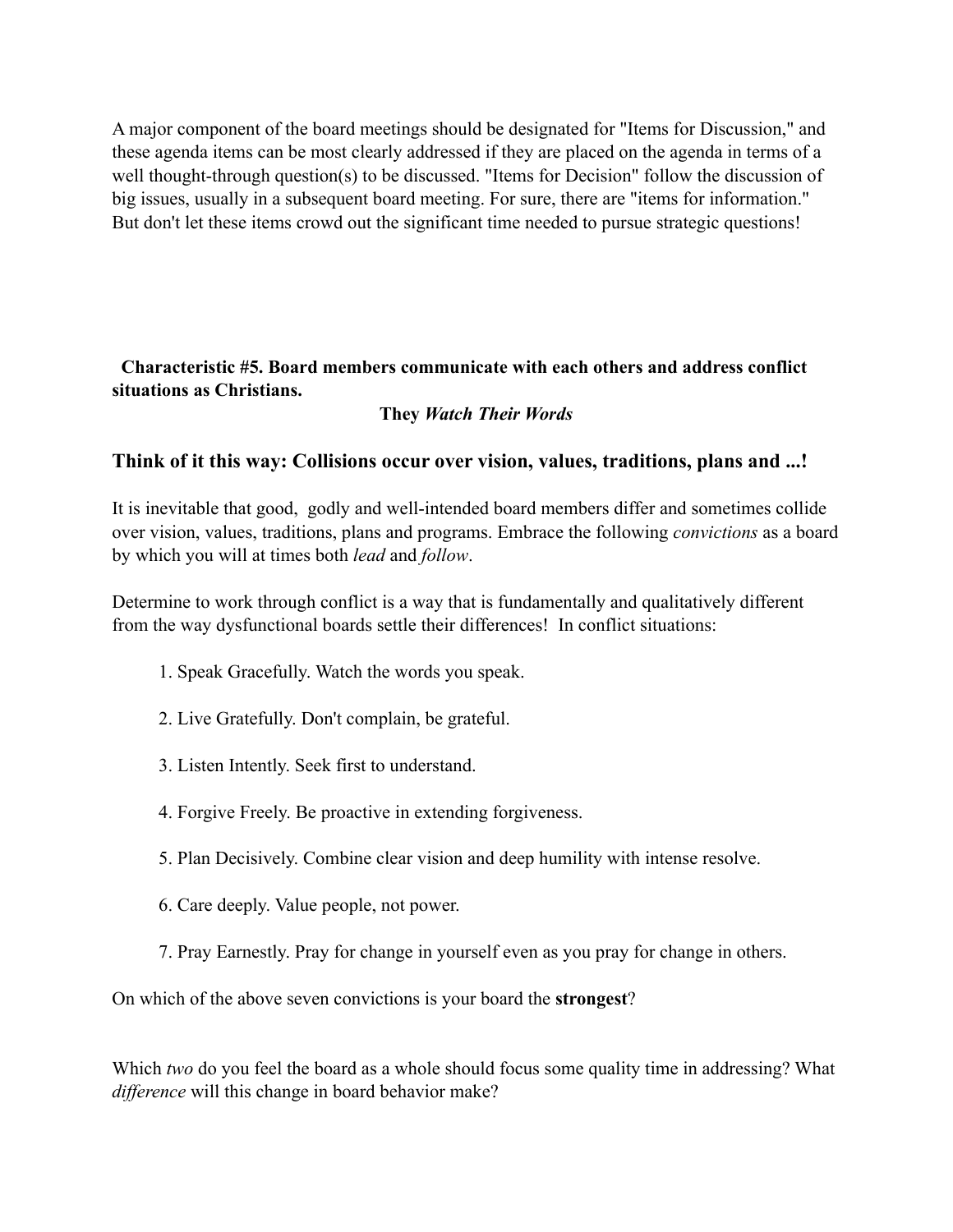- 1.
- 2.

Strong and effective boards are not hesitate to identify the board *values* that will characterize them at their *best* and convict them at their *worst*. They commit to God and to each other a **civility** that in their most intense discussions their behavior will be characterized by:

> A magnanimous spirit A positive influence An inquisitive mind A freedom to ask questions An acceptance of board decisions A servant mentality An appreciation for protocol A respect for confidentiality A reliable word

Where do you **personally** need to give attention? The **board** on which you serve?

**Characteristic #10. Board members participate in assessing the effectiveness of prior decisions.**

**They are freed to** *Review/Revise/Redirect/Renew.* 

#### **Think of it this way: PLAN** *INTENTIONALLY* **AND** *DECISIVELY*

In these and other areas of board responsibility, the board is a vital planning partner with the pastor/leader. Together you move from *vision* to *action* to *results* with clear **vision**, deep **humility**, and intense **resolve**.

Consider using the following planning *template* as you prayerfully and convictionally begin move from vision to action to results.

 1. The *Mission* of the ministry organization is: (Mission defines the essence of the organization." It's purpose for existence. It's reason for being.)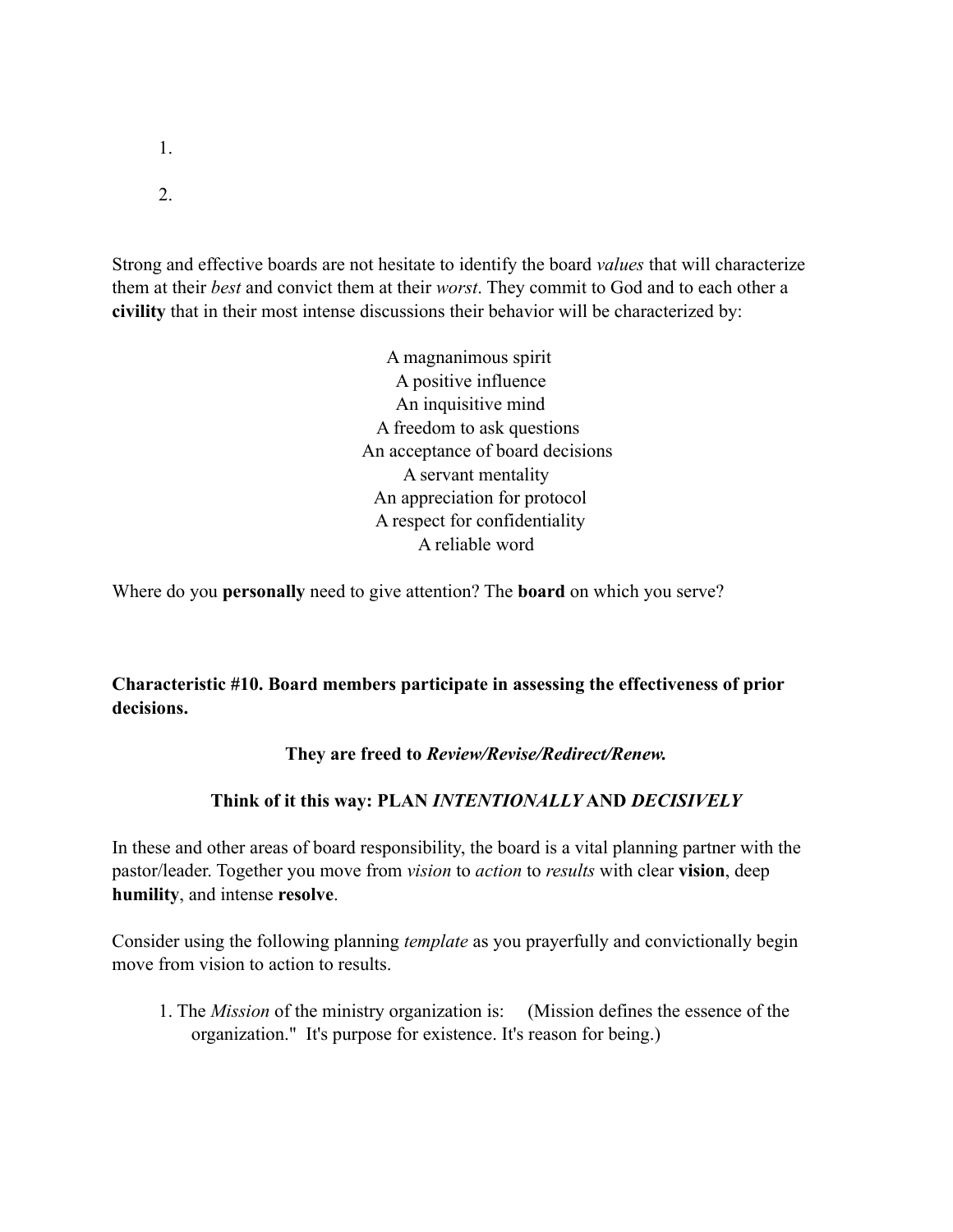- 2. The *Vision* for the ministry organization is: (Vision defines the "preferred future" for the nonprofit. It is a "see" word. A future orientation. A mental image of the future.)
- 3. The *Values* of the ministry organization are: (Values define how we intend to operate as we pursue our vision. It clarifies the parameters within which we function as an organization.)
- 4. The *Context* in which the organization functions, based on of analysis of the organization:

Strengths - internal;

Weaknesses - internal;

Opportunities - external;

Threats - external.

 5. Based on the above analysis, the *Priorities* of the organization to which we need give our priority attention are:

 1) 2) 3)

6. In light of these Priorities, the *Strategic Initiatives* for the next three years are:

 1) 2) 3)

7. The Action Plan for **each** Initiative includes:

1) Specific, reachable, and measurable Goals: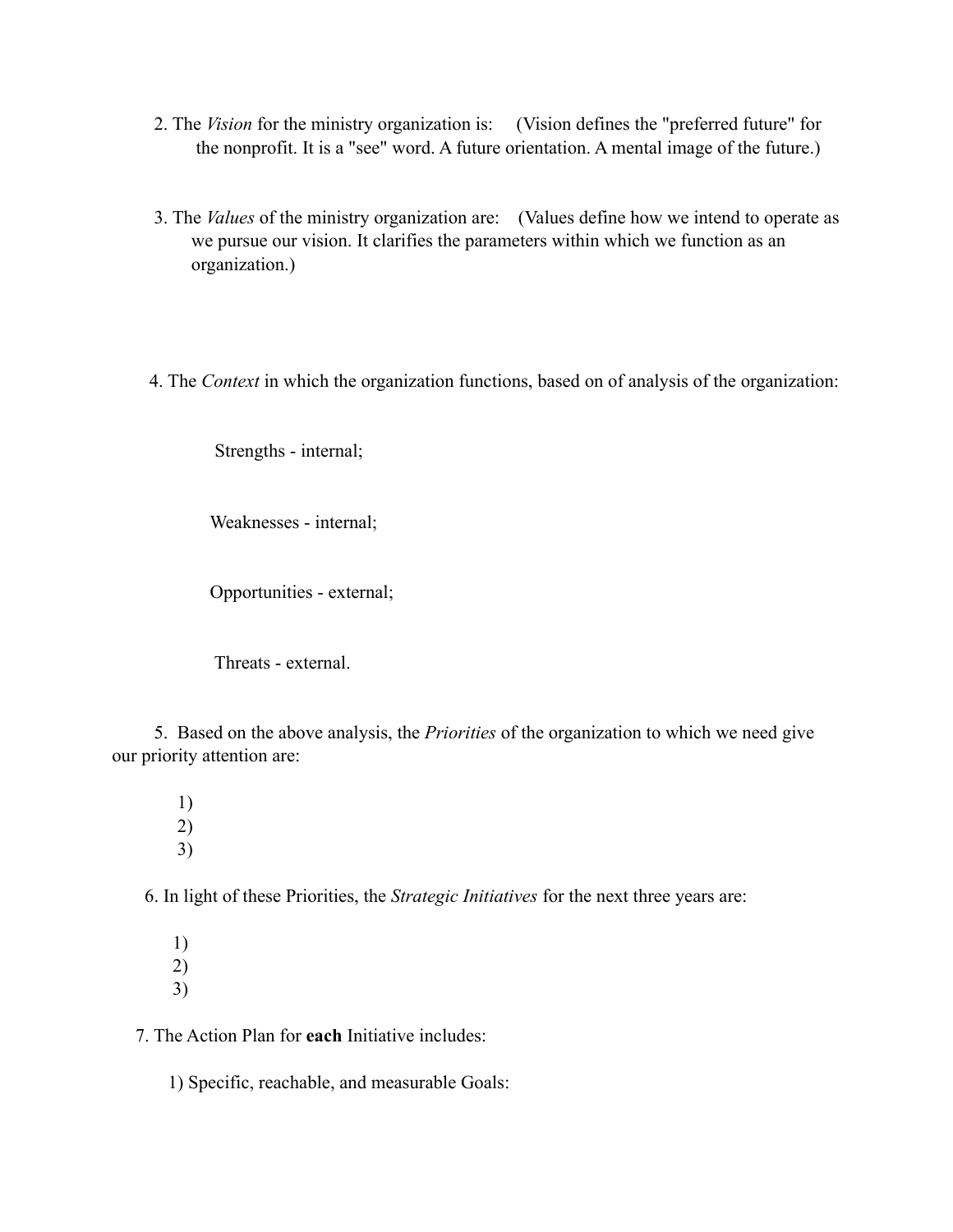2) Timeline for accomplishing the each goal:

- 3) Personnel needed and assigned to each goal:
- 4) Budget required for each goal:
- 8. *Desired Outcomes* for each of the above Initiative:

Ponder the following four minute **video** which focuses on a key point in intentional planning.

## **Characteristic #11. Board members are outstanding examples of providing financial oversight and giving regularly to the church, college, or organization they serve.**

## **They are** *Role Models of Oversight, Generosity, and Stewardship*

## *Think of it this way: They don't raise the money, but insure that it is!*

Board members are in the audience *today* because of their desire to secure the financial resources required to advance the mission of the organization they serve. I salute you!

Boards *take the lead* in *shaping the strategy* to successfully complete a major gifts fund raising initiative. They provide the *oversight* needed to ensure that a comprehensive *strategy* and implementation *plan* is in place for the organizations to "move from *vision*, to *action*, to *results*."

Donors who give to organizations *expect* the governing board overseeing the financial development to provide the appropriate oversight for the financial affairs and development. Donors *also* expect the board to care enough for the organizational vision to *sacrificially* contribute to the organization!

I encourage boards to carefully consider the NDI's Major Gift's Ramp Up Model to assist the organization you serve in reaching the financial goals needed to accomplish your organization's mission and vision. Mr. LaRose and his counselors equip, assist, and provide the professional expertise needed by nonprofit ministries to raise the major gifts you need!

#### **In Conclusion...**

 On which two "best practices" and "characteristics" of effective boards should the board on which you serve focus during the next two years?